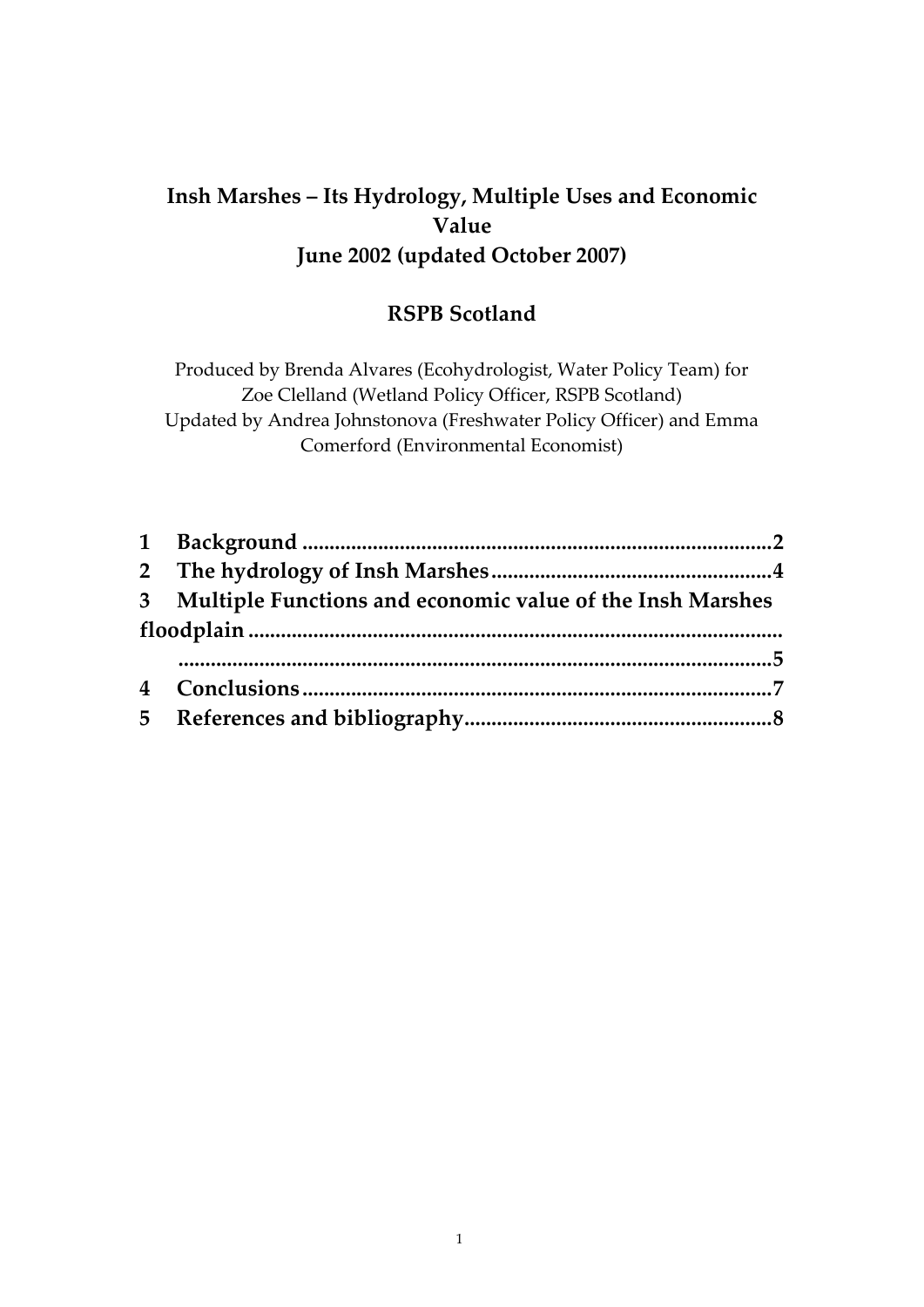# **Insh Marshes – Its Hydrology, Multiple Uses and Economic Value**

## **June 2002, updated October 2007**

## <span id="page-1-0"></span>**1 Background**

Insh Marshes is recognised as an internationally important wetland site with diverse habitats that support a rich variety of flora and fauna. The site covers almost 1000 hectares of the floodplain of the River Spey between Kingussie and Kincraig, at the foot of the Cairngorms. This large flat area of poorly drained land, which extends approximately 7.5 km in length and up to 1.5 km in width, is the most important floodplain mire in Britain, largely due to its unspoilt character. Historically, floodplain mire systems such as Insh Marshes were once common in Britain but most similar river valleys have now been drained, and their flow regimes controlled.

The importance of the site is reflected in its many conservation designations: SSSI, Ramsar, Special Protection Area (SPA), Candidate Special Area of Conservation (cSAC) and Proposed National Nature Reserve. Insh Marshes is additionally part of the proposed World Heritage Site, Cairngorms National Park and Cairngorm Mountain Scenic Area, and is within the Cairngorms Strath Environmentally Sensitive Area.

As an ecologically valuable wetland, a complex hydrological system and a naturally functioning floodplain, Insh Marshes is an interesting case study for considering implications of introducing the Water Framework Directive. In particular, this site highlights the complexities of identifying individual water bodies, the close links between surface water, groundwater and wetlands and the benefits of naturally functioning hydrological systems.

The major habitats on Insh Marshes are open water, scrub, basin mire, swamp, tall fen and marsh. Several rare plant species, breeding and wintering birds, invertebrates and other animals are found on the site, which contains habitats and vegetation types of international, national and local importance (Table 1).

|               | <b>FEATURE</b>            | <b>IMPORTANCE</b>            |  |
|---------------|---------------------------|------------------------------|--|
|               |                           | International National Local |  |
| Geology/      | Geomorphological interest | High                         |  |
| Geomorphology | Hydrological system       | High                         |  |
| Habitat/      | Northern poor fen         | High                         |  |
| vegetation    | Reed beds                 | High                         |  |
| types         | Sedge communities         | High                         |  |
|               | Open water communities    | Medium                       |  |
| Plants        | Carex chordorrhiza        | High                         |  |
|               | Calamagrostis purpuraea   | High                         |  |
|               | Carex aquatilis           | Medium                       |  |

#### **Table 1 Key features and species on Insh Marshes Floodplain (adapted from Dickie, 2001)**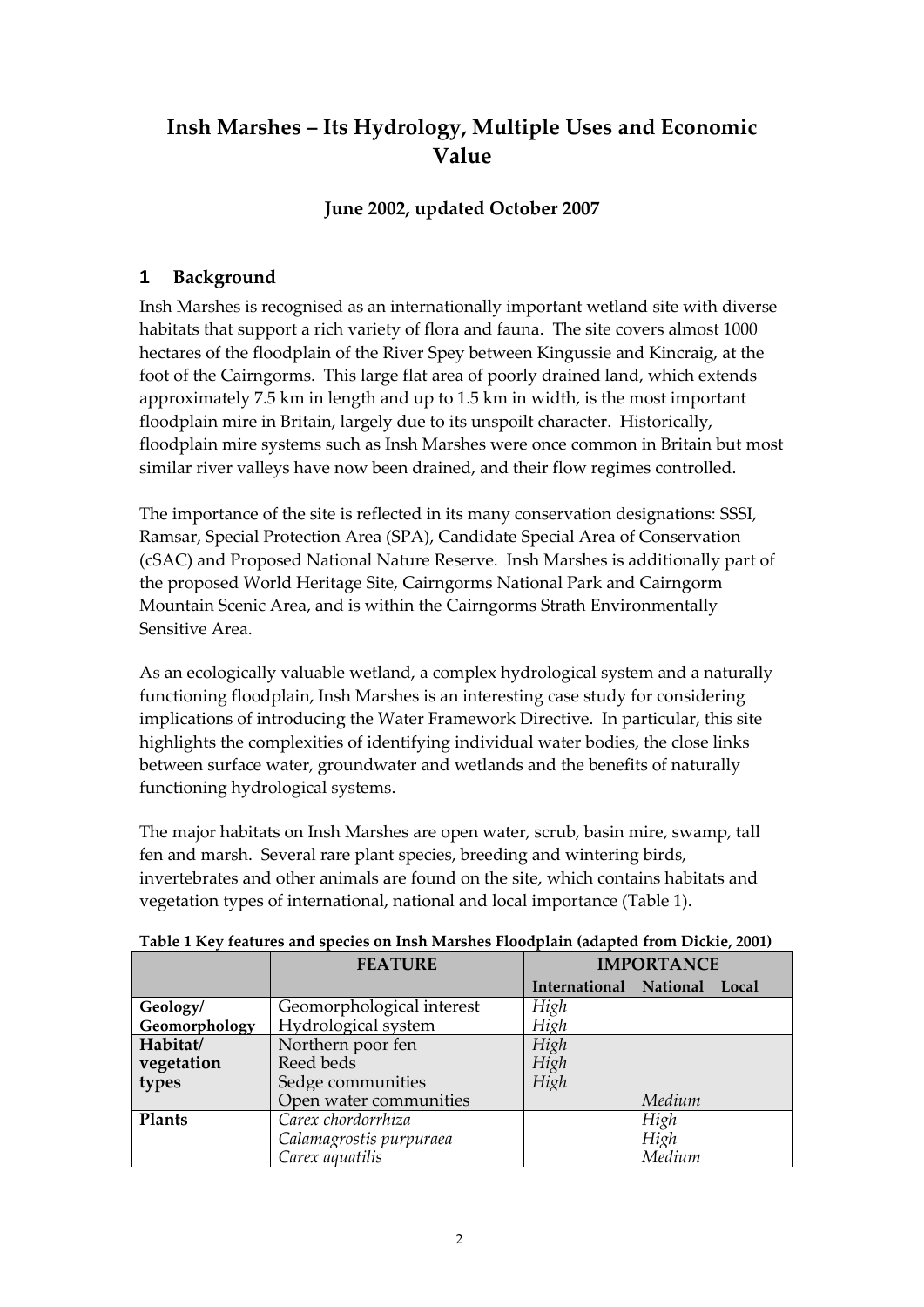|                       | Approx 15 other nationally                                                                                                                                                                               |              | Medium                                                                          |                     |
|-----------------------|----------------------------------------------------------------------------------------------------------------------------------------------------------------------------------------------------------|--------------|---------------------------------------------------------------------------------|---------------------|
|                       | scarce species                                                                                                                                                                                           |              |                                                                                 |                     |
| <b>Breeding Birds</b> | Wigeon<br>Pintail<br>Teal<br>Greylag<br>Goldeneye<br>Osprey<br>Spotted crake<br>Water rail<br>Lapwing<br>Snipe<br>Curlew<br>Redshank<br>Wood sandpiper<br>Black-headed gull<br><b>Breeding waterfowl</b> | High<br>High | High<br>High<br>High<br>High<br>High<br>High<br>Medium<br>Low<br>High<br>Medium | High<br>Low<br>High |
| Wintering             | assemblage<br>Whooper swan                                                                                                                                                                               | Medium       |                                                                                 |                     |
| birds                 | Greylag goose                                                                                                                                                                                            |              | Low                                                                             |                     |
|                       | Hen harrier                                                                                                                                                                                              | High         |                                                                                 |                     |
|                       | Wintering wildfowl                                                                                                                                                                                       |              |                                                                                 | Medium              |
|                       | assemblage                                                                                                                                                                                               |              |                                                                                 |                     |
| <b>Mammals</b>        | Otter                                                                                                                                                                                                    |              | High                                                                            |                     |
| Fish                  | Arctic char                                                                                                                                                                                              |              | High                                                                            |                     |
| Invertebrates         | Hoverfly (Hammerschmidtia                                                                                                                                                                                | Medium       |                                                                                 |                     |
|                       | ferruginea)                                                                                                                                                                                              |              |                                                                                 |                     |
|                       | Other Red Data Book (RDB)                                                                                                                                                                                |              | High                                                                            |                     |
|                       | diptera                                                                                                                                                                                                  |              |                                                                                 |                     |
|                       | <b>RDB</b> Beetles                                                                                                                                                                                       |              | Medium                                                                          |                     |
|                       | Spider Wabasso sp.                                                                                                                                                                                       |              | High                                                                            |                     |
| Historical/           | Burial ground                                                                                                                                                                                            |              |                                                                                 | Medium              |
| cultural              | Cup marks                                                                                                                                                                                                |              |                                                                                 | High                |

Most of Insh Marshes is managed by the RSPB, who have done so since 1973. In the early years, a non-interventionist approach was favoured. At that time it was considered that grazing by sheep and cattle would damage the near-natural features of the marsh. Grazing on the floodplain had been in decline since the turn of the century and the vegetation had become progressively ranker and tussockier whilst the area of willow scrub had also increased significantly. It is now generally accepted that the marshes have traditionally been free from tree cover due to the presence of grazing animals. In 1991 the RSPB initiated a programme of topping, (mowing), with the aim of improving the attractiveness of the sward to graziers. This has been successful in converting the rank and tussocky vegetation into a more open and diverse sward. Today, through close liaison with the local farming community and the provision of suitable infrastructure, the restoration of grazing by sheep and cattle has been achieved over part of the site. This is the linchpin of the conservation management at Insh and in time, grazing should be the sole method of maintaining favourable conditions over the fen areas. Additionally a programme of scrub removal has been initiated, with the aim of clearing areas invaded over the last 30 years. This management should primarily benefit and enhance the nationally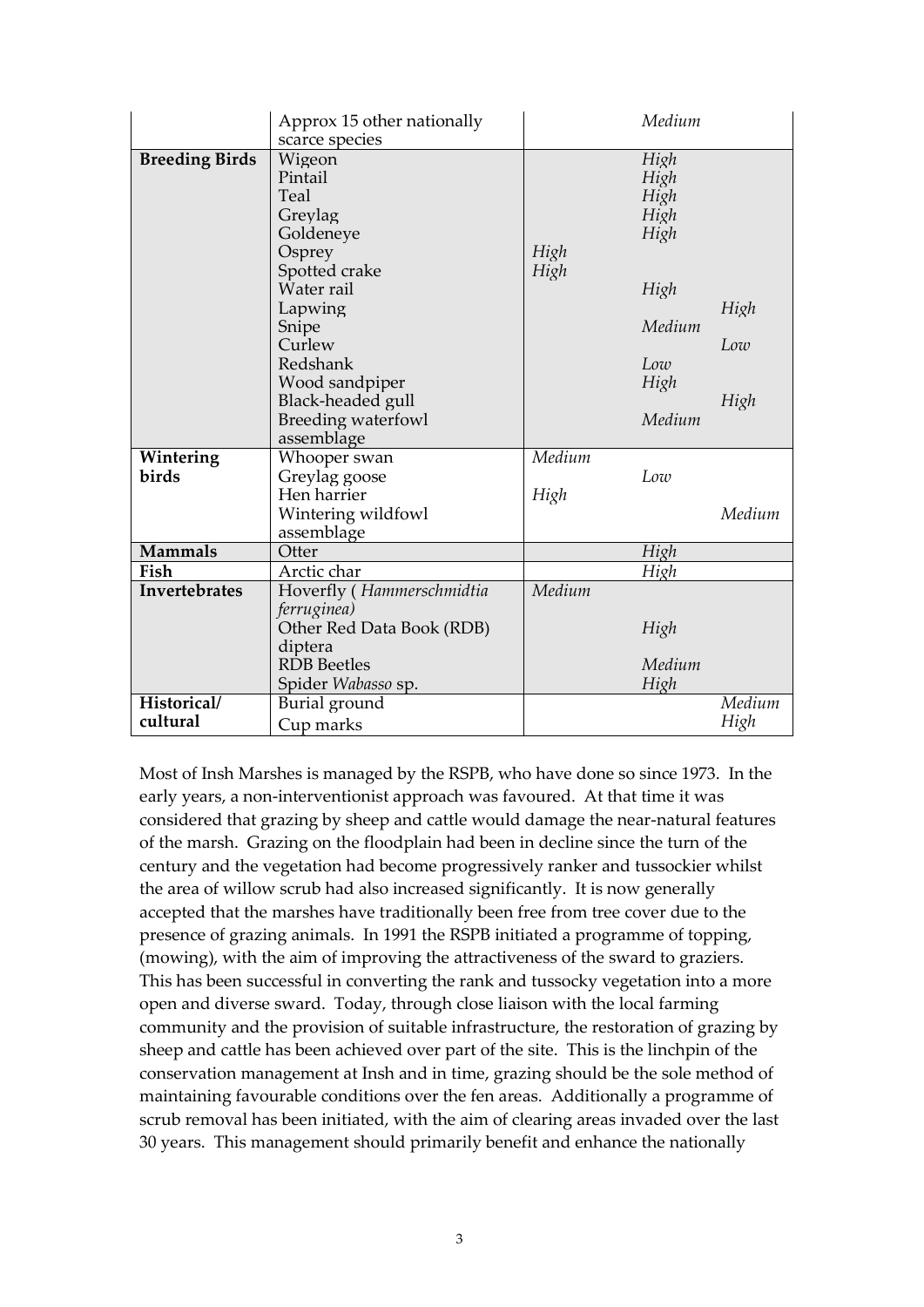important populations of breeding waders, wildfowl and spotted crake and the wintering populations of hen harrier and whooper swan.

### <span id="page-3-0"></span>**2 The hydrology of Insh Marshes**

Three major tributaries, the Gynack, Tromie and Raits burns, flow directly into the River Spey, whilst several smaller burns from the surrounding hills drain directly into the marsh itself. The Spey and its major tributaries have man-made embankments on either bank, built in the late  $18<sup>th</sup>$  and  $19<sup>th</sup>$  centuries for flood control. When water levels are high, breaches in these floodbanks allow the water from the Spey to enter the floodplain whilst water from Loch Insh enters the marsh via the main drain at Coull culvert. In this respect, a hydrological link is maintained between the river and its floodplain.

The marshes are dissected by a series of interconnected drainage ditches constructed in the 19th century to remove excess water from the marshlands into Loch Insh and to collect water draining off the higher ground to the south (Gordon, 1993). Like the embankments many of the ditches have not been maintained and have thus choked up with vegetation and no longer drain the marsh. This has further restored the water storage capabilities of the floodplain. Current management practice is to use some of these ditches as wet fences to retain stock, these ditches are cleaned on a rotational basis whilst ensuring that they are not directly connected to the Spey and thus draining the site. Other surface water bodies on the site include lochans arising from oxbows<sup>1</sup> of the River Spey as well as kettle hole lochans.

The hydrology of the marshes is varied and complex, with the existence of different 'compartments' that vary in hydrological regime e.g. water table and ditch water levels, direction and rate of groundwater flow. Due to its large size and the complex pattern of surface water bodies present, the internal hydrology of the area is not yet fully understood but is presently being jointly investigated by the RSPB and SNH**<sup>2</sup>**

Water levels fluctuate naturally on Insh Marshes, as no artificial water control structures exist. Flooding occurs several times a year, mostly from autumn to spring due to a combination of:

- high flows on the River Spey due to high rainfall and snowmelt in the  $\bullet$ surrounding catchment
- rainwater/snowmelt draining down to the marshes via hill streams  $\bullet$
- $\bullet$ high water levels downstream of Loch Insh<sup>3</sup>, which causes the Spey to 'back-up' and overflow.

 $\overline{a}$ 

 $<sup>1</sup>$  An oxbow lake forms when the river's course changes, abandoning a meander to leave a sickle shaped</sup> water body.

<sup>2</sup> Scottish National Heritage

<sup>3</sup> High water levels at Loch Insh are largely controlled by the damming effects of the extensive gravel and shingle deposits at the downstream confluence of the Rivers Feshie and Spey. A hydraulic dam effect also occurs when flows in the Feshie are high, holding back the waters of the Spey downstream of the Loch.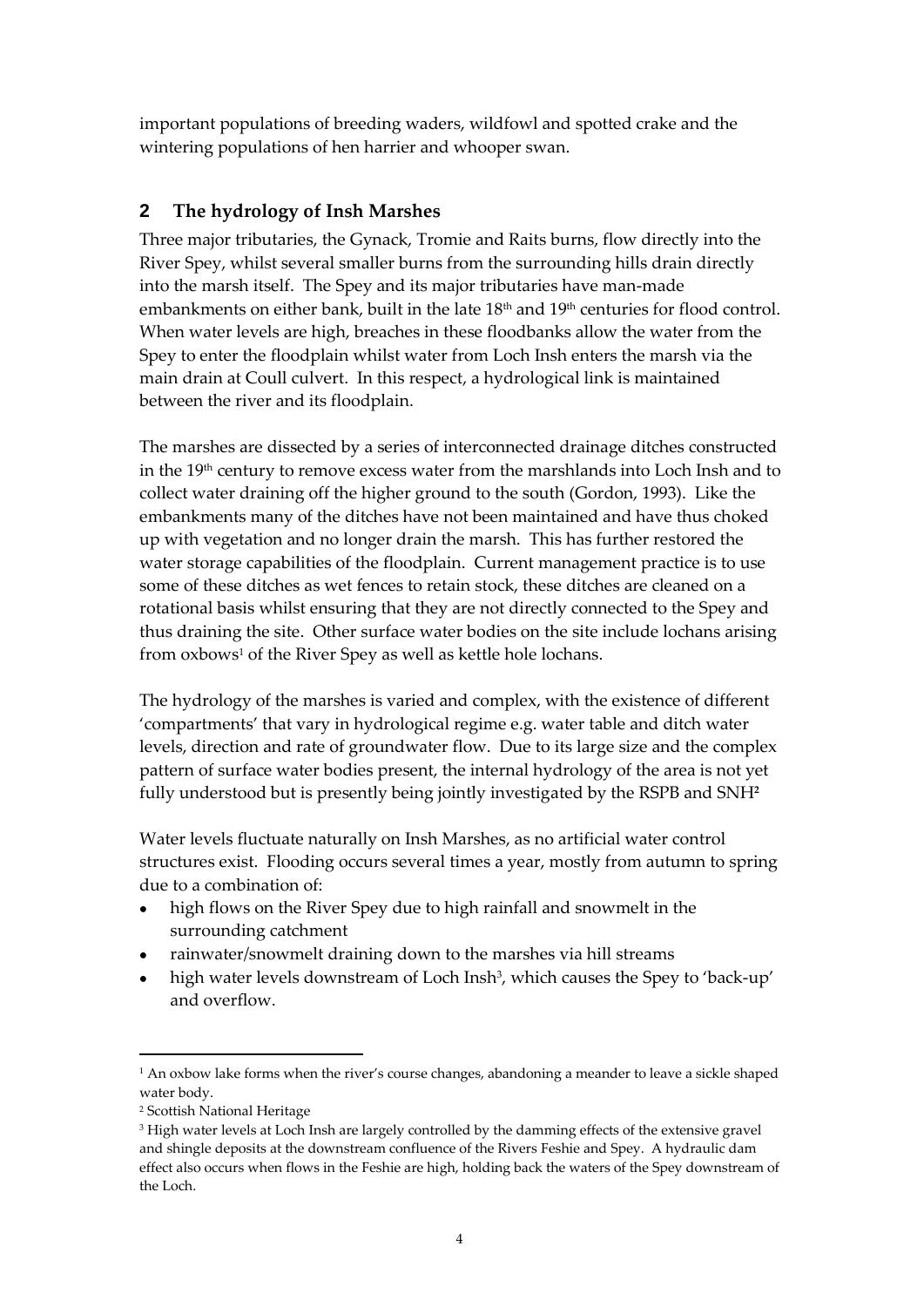The rate at which the floods recede from the marsh depends on the depth of the floodwaters and the duration and intensity of the flood event. Floodwaters may remain for days or weeks before draining out through the breaches and drainage culverts once river levels lower. Insh Marshes remains wet throughout the year, with the water table rarely below 20cm beneath the soil surface. Water levels on the marsh are typically high from October to March, and lowest in June. Comparison of water table depths to NVC<sup>4</sup> vegetation type shows that the vegetation found on the marsh depends on the depth of the water table (Gilvear, 1994).

There is evidence of upwellings of groundwater on the Insh/Coull and Balavil sections of the marsh (Gilvear, 1994), indicating that some wetland areas are groundwater fed in summer.

During times of low flow in the River Spey and low water levels in Loch Insh, the marshes are still connected to the river and the loch via the network of surface drainage ditches (Gilvear, 1994). The height of the water table and direction of water flow on the marshes is controlled by the water levels in the River Spey and Loch Insh and water inputs to the marsh from rainfall, groundwater and surface runoff from adjacent hill slopes. Depending on the hydraulic gradient<sup>5</sup> between the drainage ditches and the marshland, the drainage ditch network can act as a water source or sink to surrounding areas. Similarly, the difference between the marsh water level and the River Spey water level determines whether the marshes act as an inflow or outflow zone for the river. The location of these zones will vary along the river and will alter with time.

Insh Marshes functions hydrologically as an almost entirely intact floodplain, with no artificially controlled water levels. The close and complex hydrological relationship between the river and marsh illustrates the difficulty of defining individual water bodies for the purposes of the WFD and clearly shows that wetlands must be considered when assessing ecological status of rivers and lochs.

#### <span id="page-4-0"></span>**3 Multiple Functions and economic value of the Insh Marshes floodplain**

The Insh Marshes floodplain performs multiple functions that have economic value that benefit the local economy (Table 2).

Although sometimes difficult to quantify, the economic value of these uses are undoubtedly significant in a rural economy such as this. Many of the floodplain uses rely heavily on the natural functioning of the hydrological system and the high ecological quality of the floodplain.

 $\overline{a}$ 

<sup>4</sup> National Vegetation Classification

<sup>&</sup>lt;sup>5</sup> The hydraulic gradient determines the direction of groundwater flow. If the marsh water table is higher than the ditch water levels, water from the marsh will drain into the ditch. Conversely, if the water table on the marsh is lower than the ditch water levels, water from the ditch will seep from the ditch into the marsh.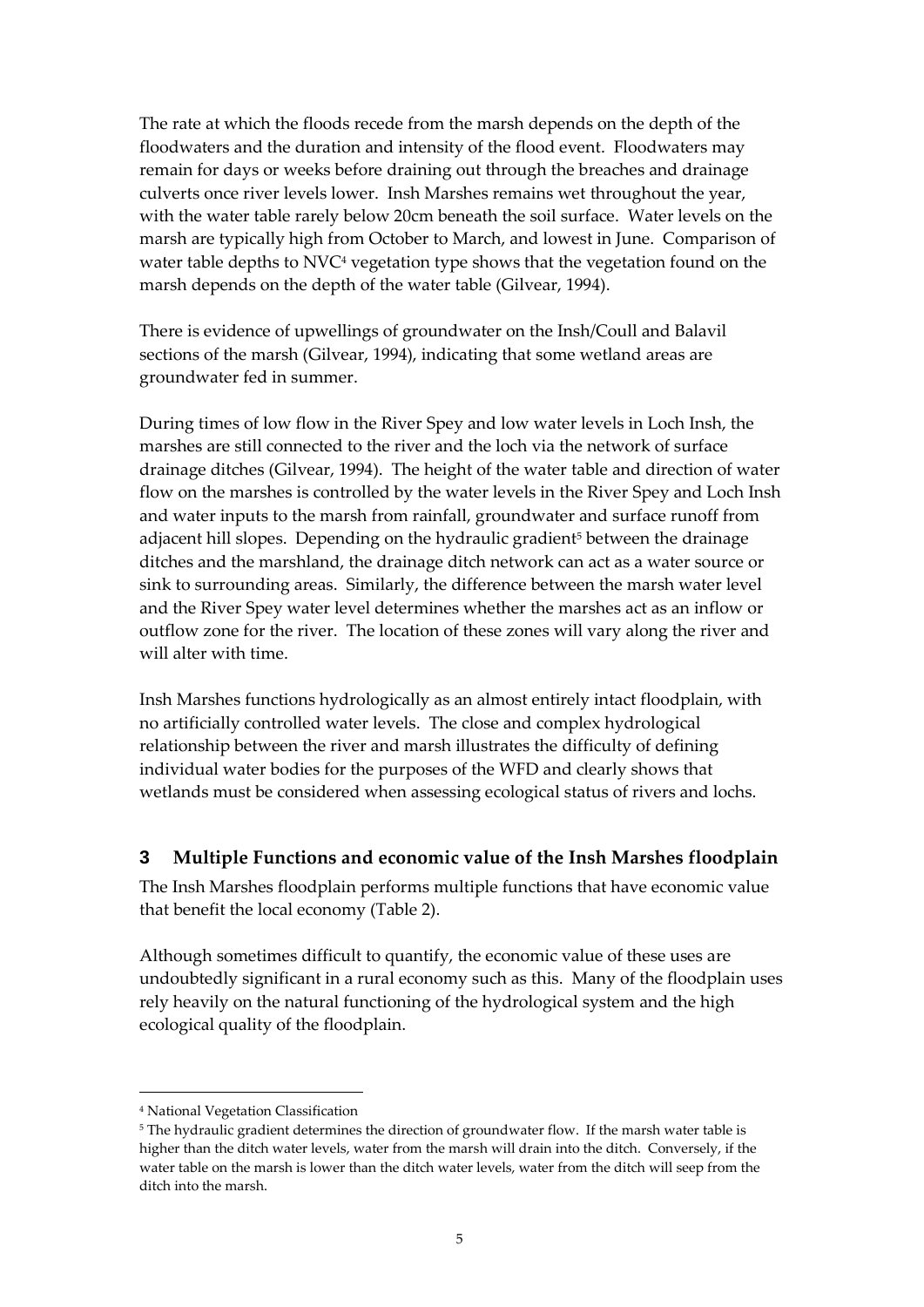| <b>Use</b>    | <b>Details</b>                                                                                                                                                                                                                                                                                                                                                                                                             | Economic value                                                                                                                                                                                                                                                                                                                                                                                                                                                                                                                                                                                                                                                                  |
|---------------|----------------------------------------------------------------------------------------------------------------------------------------------------------------------------------------------------------------------------------------------------------------------------------------------------------------------------------------------------------------------------------------------------------------------------|---------------------------------------------------------------------------------------------------------------------------------------------------------------------------------------------------------------------------------------------------------------------------------------------------------------------------------------------------------------------------------------------------------------------------------------------------------------------------------------------------------------------------------------------------------------------------------------------------------------------------------------------------------------------------------|
| Flood defence | Insh Marshes holds water after heavy<br>rainfall<br>and snowmelt,<br>protecting<br>downstream properties and farmland<br>from extensive flooding.<br>Flood risk is reduced to settlements such<br>as parts of Aviemore, a significant base<br>for the local tourist economy.<br>The<br>equivalent engineered flood control<br>measures would be very expensive and<br>result in the loss of important wildlife<br>habitat. | In the absence of the floodplain,<br>a rough examination of maps<br>suggests that 7km of flood<br>defence<br>banks<br>might<br>be<br>required to protect Aviemore.<br>Generic<br>costs<br>for<br>the<br>replacement and maintenance<br>of defences in England and<br>Wales are £10,600 per km per yr<br>(£11,872 in 2007 prices) (MAFF,<br>2000, National Appraisal of Assets<br>at Risk from Flooding and Coastal<br>Defence. Halcrow Maritime, HR<br>Wallingford, Flood Hazard<br>Research Centre). This has a<br>present value of £213,428 per<br>kilometre (£248,217 in 2008<br>prices). <sup>6</sup> Therefore, the avoided<br>cost of 7km of defences is £1.7<br>million. |
| Visitors      | Tourism is vital to the Highlands<br>economy, with over a quarter of the<br>Highlands and Islands employment<br>being accounted for by hotels and<br>restaurants.<br>The floodplain plays an important part in<br>scenery and<br>supports<br>visitor<br>the<br>attractions such as Insh Marshes RSPB<br>Reserve<br>and Loch<br>Insh<br>Nature<br>Watersports Centre.                                                       | There<br>about<br>12,000<br>were<br>visitors to Insh Marshes RSPB<br>Reserve in 2006/07, contributing<br>approximately £132,000 to the<br>local economy.                                                                                                                                                                                                                                                                                                                                                                                                                                                                                                                        |
| Farming       | Livestock grazing at appropriate densities<br>maintains the floodplain's high $\vert$ payments are currently difficult<br>biodiversity value.<br>scheme<br>ESA<br>and<br>agri-environment<br>schemes providing valuable incomes to<br>the reserve, its agricultural partners and<br>local graziers.                                                                                                                        | The rate of agri-environmental<br>to quantify                                                                                                                                                                                                                                                                                                                                                                                                                                                                                                                                                                                                                                   |
| Fishing       | The wetland system on the Insh Marshes<br>floodplain helps to maintain the natural<br>conditions, particularly water quality,<br>that are vital to the Spey's valuable fish<br>stocks.                                                                                                                                                                                                                                     | Landowners lease fishing rights<br>on the Insh Marshes floodplain<br>to the Badenoch Angling<br>Association producing revenue<br>of over £3,500 p.a.                                                                                                                                                                                                                                                                                                                                                                                                                                                                                                                            |

Table 1: Economic benefits of Insh marshes

 $\overline{a}$ 

 $6$  Costs and benefits are best assessed over a long time frame, so that the relevant maintenance and replacement costs can be taken into account. The best way to do this is to use present value, which is the total value of the future benefit and cost stream in present day terms - this allows costs and benefits to be compared more easily. The present values used in this calculation use the Treasury's Green Book's declining discount rate over 100 years.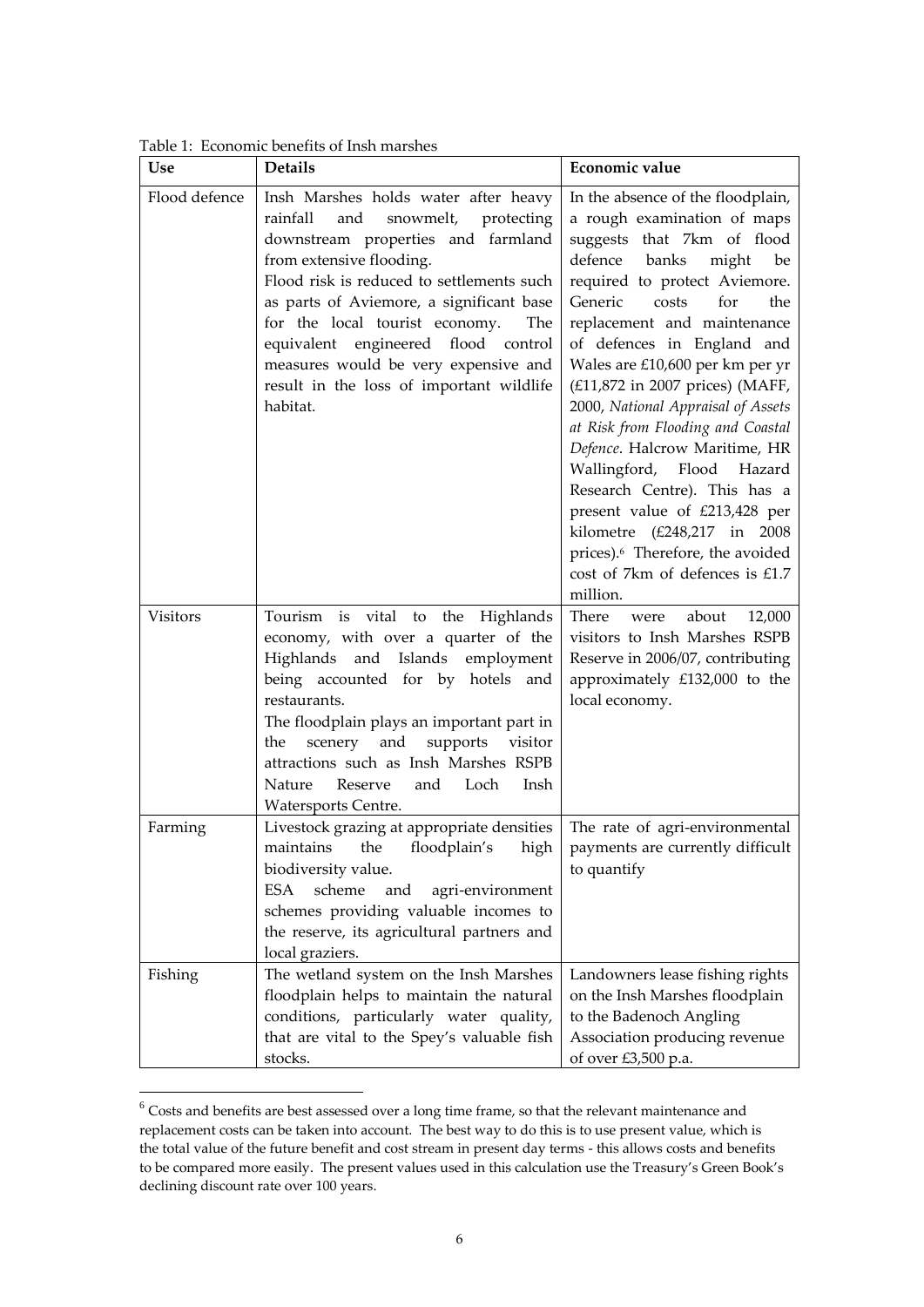| Conservation         | majority of RSPB's<br>The<br>reserve         | Of the £83,504 spent on reserve        |
|----------------------|----------------------------------------------|----------------------------------------|
| management           | management expenditure is spent within       | management during 2006/07,             |
|                      | the local economy.                           | over two-thirds was spent with         |
|                      | Two permanent staff are employed on the      | local businesses. This included        |
|                      | RSPB reserve. In addition, in 2006/07,       | the employment of contractors          |
|                      | 3,540 hours of work are contributed          | on the reserve for over 45 man-        |
|                      | annually from volunteers, including          | days.                                  |
|                      | those from the local community or on         |                                        |
|                      | long term placements.                        |                                        |
| <b>Water Quality</b> | The floodplain can improve water quality     | Contributes towards the aims of        |
|                      | by storing nutrients and pollutants in the   | WFD and benefits the river's           |
|                      | sediments and in vegetation.                 | salmonid<br>populations,<br>for        |
|                      |                                              | example,<br>${\bf SO}$<br>representing |
|                      |                                              | economic value.                        |
| Education            | Marshes<br>provides<br>valuable<br>Insh<br>a | (Unquantified)                         |
| and training         | recreational and education resource          |                                        |
| Enterprises          | Loch Insh Watersports centre forms a         | (Unquantified)                         |
| linked to the        | major part of the local tourism economy,     |                                        |
| floodplain           | benefiting from the high water and scenic    |                                        |
|                      | qualities of the floodplain.                 |                                        |
|                      | Several Bed and Breakfast establishments     |                                        |
|                      | attract custom by advertising their          |                                        |
|                      | proximity to the Insh Marshes Floodplain     |                                        |
|                      | and the RSPB Reserve.                        |                                        |
| Biodiversity         | The Insh Marshes floodplain contains         | (Unquantified)                         |
| and                  | important wetland habitats<br>and<br>is      |                                        |
| Conservation         | renowned for its biodiversity, including     |                                        |
|                      | the number and variety of breeding           |                                        |
|                      | waders, wintering populations<br>of          |                                        |
|                      | whooper swans and hen harriers and rich      |                                        |
|                      | diversity of plants and invertebrates.       |                                        |

## <span id="page-6-0"></span>4. **Conclusions**

Insh Marshes illustrates the hydrological complexities of a naturally functioning river system and the close links between rivers, lochs and associated wetlands. When identifying water bodies under the Water Framework Directive, it will be extremely important to take account of these links.

The floodplain provides several social, economic and environmental benefits to the Spey catchment. Natural floodplain systems such as this can have multiple uses, such as flood defence, enhancing biodiversity, and helping to maintain good water quality. Cumulatively, these contribute significantly to the local economy. Similar benefits could be accrued elsewhere by using natural or semi-natural wetlands for flood prevention. Restoring degraded river systems and reinstating the links between rivers and their floodplains should also be an important factor in achieving good ecological status under the European Water Framework Directive. Associated benefits for habitats and species will also make an important contribution towards complying with the Habitats and Birds Directives.